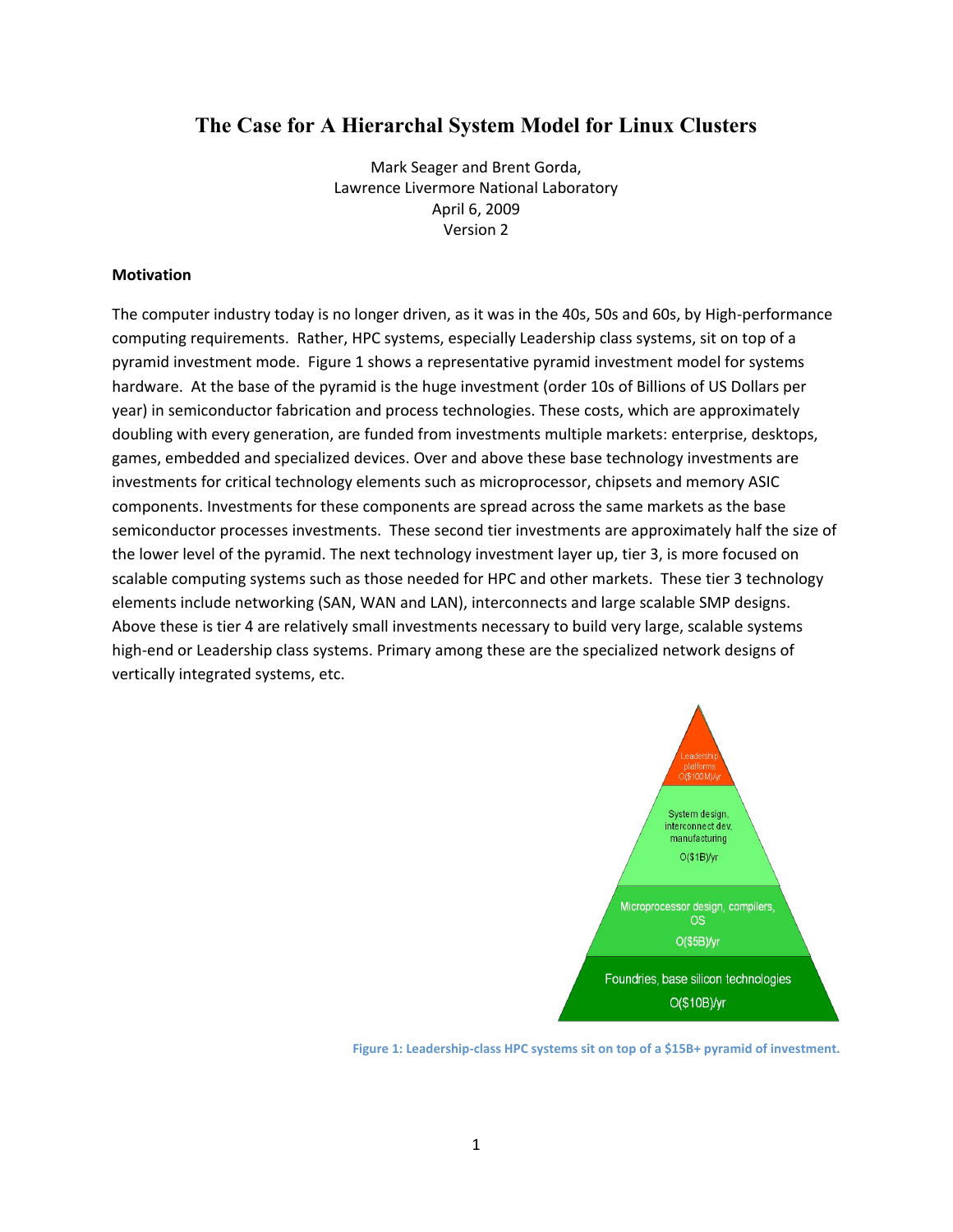#### **The
Hierarchal
Systems
Model
of
Petascale
Systems**

Since the mid-1990s Linux clusters and proprietary, vertically integrated systems (PVIS) have leveraged the
above
hardware
and
software
pyramid
investment
model.
The
gap
between
the
scalability
of
COTS Linux clusters and PVIS systems have diminished in the intervening years and now form a major fraction of
the
TOP500
list.

However,
with
recent
development
in
PVIS,
such
as
IBM
BlueGene
and
Cray
XT4,
the scalability of PVIS has again vastly outstripped basic Linux clusters. By looking at lessons learned in the march to petascale PVIS, we have learned that one must focus on three things: **scalability** of hardware, scalability of system software and infrastructure and applications scalability. Key observations on hardware and system software scalability coming out of the BlueGene experience are: 1) keep the highly replicated hardware and software components as simple possible and still get the job done (known as KISS, or Keep It System, Stupid); 2) applying a "factor and simplify" design methodology<sup>1</sup> leads to a hierarchal system model for both hardware and software; 3) the runtime environment (including the OS and system services) felt by applications must extremely low noise. These design principles lead to an extremely simple (small parts count) compute node implementation with MTBF measured in the field of about 3 millennia. On the software side the highly replicated unit is the light weight kernel (LWK). Due to the simplicity of the compute node architecture all external (but not interconnect) I/O and other OS functionality is function shipped to IO nodes (ION) with an external SAN interface. This creates a hierarchal system model where there is a large number of CN and a reasonable number of ION (about the same size as a small to medium size Linux cluster). If we now add a few Login nodes where users login interact with the system (e.g., code development, batch job management and visualization) and a few Service Nodes for the RAS infrastructure and scalable system administration, then we have the basis for
a
fully
hierarchal
system
infrastructure.

For
example,
job
launch
and
debugger
daemons
can
be migrated
off
the
compute
nodes
(and
thereby
reduce
the
system
noise
and
improve
software
reliability by keeping the CN LWK environment simple as possible) to the ION.

<sup>&</sup>lt;sup>1</sup> The "factor and simplify" design methodology takes a seemingly impossible problem (e.g., scaling Linux OS to 65,536 way parallelism for BlueGene/L) and breaks it into two problems; one of which is easy to solve and the other
is
merely
difficult
(e.g.,
a
light
weight
kernel
on
the
65,536
compute
nodes
(the
difficult
piece)
and
function ship
to
Linux
on
1,024
IO
Nodes
(the
solved
piece)).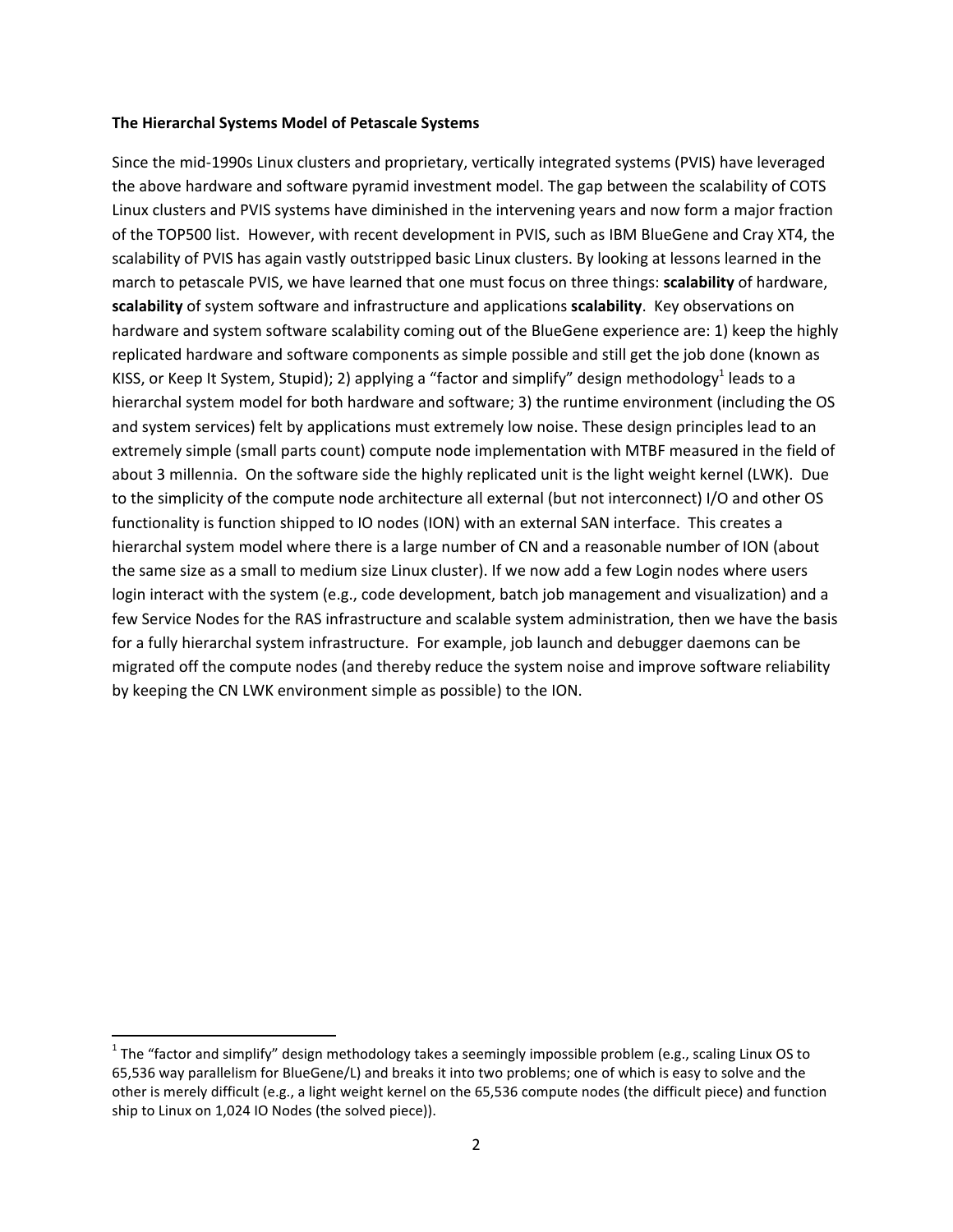

Figure 2: Hierarchal PVIS system model showing how the next generation of scalable tools can naturally use this hierarchal **hardware
and
software
infrastructure.**

This offers the opportunity for a hierarchal system infrastructure that associates a set of ION with CN at job launch time and job launch is also hierarchal in the sense that a user submits the job and the batch system, running on a SN launches job steps (parallel jobs) that start by launching daemons on behalf of the user on the ION and then those daemons launch the job (and later manipulate it for the debugger and other performance analysis tools) onto the CN LWK. This "factor and simplify" approach also serendipitously provides a fan out infrastructure for tools and other system services. This fan out infrastructure approach provides unique opportunities for scalability. For example, debuggers when setting memory watch points or conditional memory watch points require processing every time each MPI task touches a page in memory containing the target memory address as most implementations use page
table
(or
similar)
mechanism
to
trap
memory
references
with
little
performance
impact
on memory
operations
on
watched
pages.
However
upon
this
hardware
page
trap,
the
debugger
must
then determine if the memory address referenced in the page is the one being monitored or not and check to see if the condition is met, if there is one. This processing typically is today serialized back to the debugger process running on the Login node and interacting with the user. This is not scalable. With the hierarchal infrastructure, the debugger daemon running on each of the ION can process all of the page faults from MPI tasks on the CN under its dominion. This process runs in parallel across all the ION. As the job grows, so does the number of ION associated with it and the method describe is thereby scalable.

#### **The
Scalability
Dilemma
for
Exascale Systems
Has
at
Least
Two
Horns**

Although significant research needs to be done on system scalability for Exascale systems, it is clear that a hierarchal system model, possibly with multiple levels in the hierarchy, is at least an intermediate step or starting point for research activities. The second horn of the Exascale systems scalability dilemma is that if PVIS systems drift too far away from where Linux clusters are, then the pyramid investment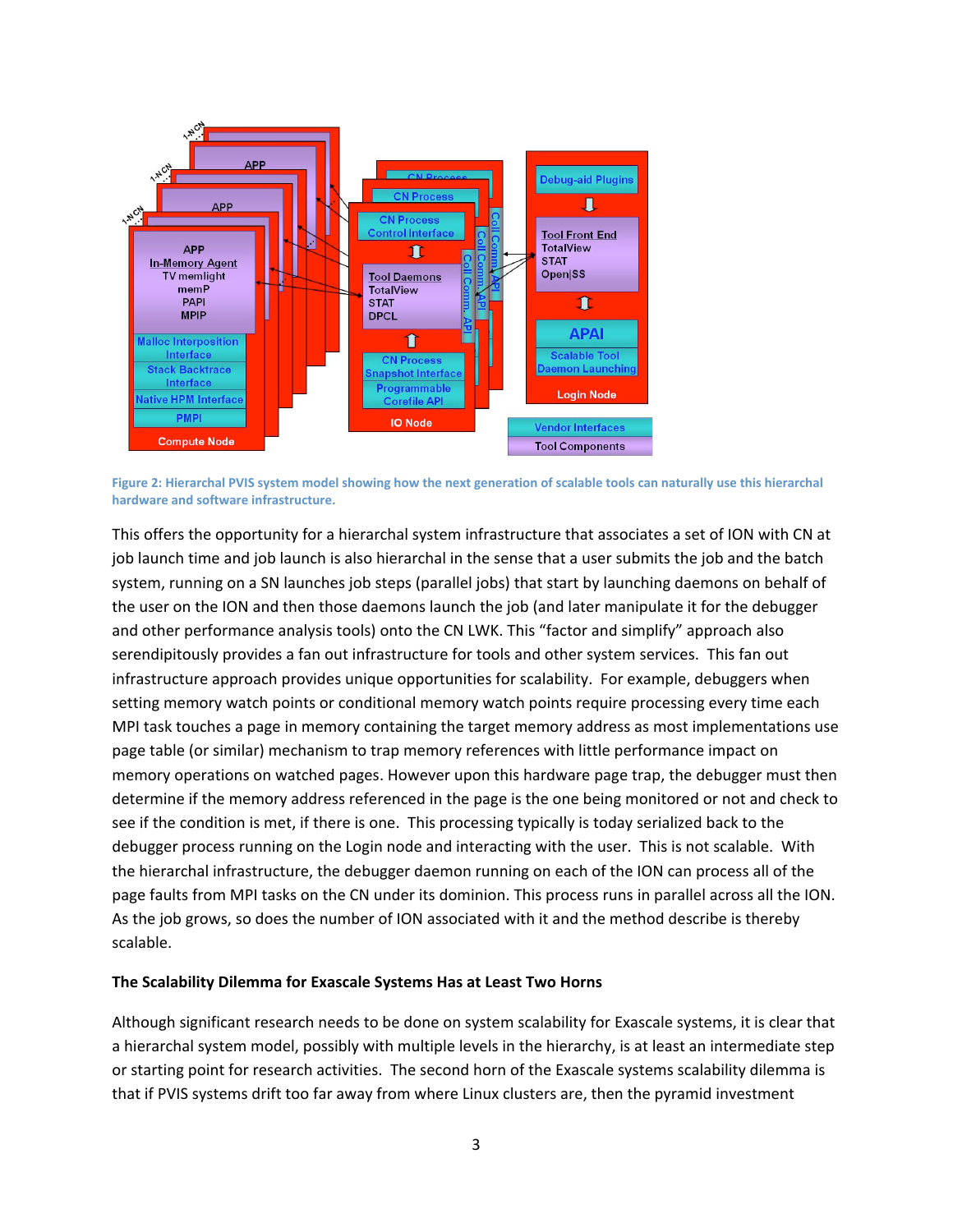model
in
Figure
1
breaks
down.

It
breaks
down
because
more
and
more
specialized
technology
will
have to be developed for the PVIS and less and less leverage is obtained from lower levels in the pyramid. Thus we need to keep Linux clusters scaling up to petascale and beyond as we push PVIS systems technology to the Exascale. Thus the march to Exascale must be two pronged: scale PVIS to Exascale and
COTS
Linux
clusters
to
petascale
and
beyond.

### **Current
Flat
Linux
Cluster
System
Model**

To understand the gaps here for Linux clusters it is instructive to review the current state of the art in Linux
cluster
design
and
deployment
methodology.





Recent advances in design indicate that multiple Linux clusters can be more economically built, integrated and operated by adopting a Scalable Unit (SU) design methodology. These and other Linux cluster
designs
in
common
use
today
essentially
present
a
"flat
system"
model.

SU
are
small
aggregates of nodes that contain all the essential elements and node types necessary to build Linux clusters of various sizes: even vary large ones. In Figure 3, a SU design based on the 288 port IBA 4x DDR switch is depicted.

The
preponderance
of
nodes
are
CN
as
these
are
where
the
user
MPI
based
applications
run. The remaining nodes perform systems (and Login) functions and hence are kept minimal. In this SU design, we have the minimum of Login Nodes (LN at 1) and Remote Partition Servers (RPS at 1) and a few gateway nodes (GW at 4) necessary to provide sufficient IO bandwidth for applications running on the cluster over a SAN to the Lustre (or other) global (accessible multiple Linux clusters), parallel (supporting parallel IO within a cluster) file system. When building Linux clusters of various sizes the system functions also grow linearly and scale appropriately. For example, the RPS remote boots all the diskless nodes in the cluster (CN and GW) and serve up root and swap partitions for each node. Since this function is replicated independently in each SU these services scale with system size. For large clusters all one needs to add is a way to configure multiple RPS nodes in parallel from a single management workstation attached to the cluster over a management Ethernet.

## **Proposed
Model**

From the above discussion, we notice that a slight tweak on the Linux cluster "flat system model" based on
SU
design
point
can
yield
a
hierarchal
system
model
and
offer
the
potential
to
scale
Linux
clusters
to 10K-100K nodes. It turns out, from the hardware side, only a slight shift is necessary: